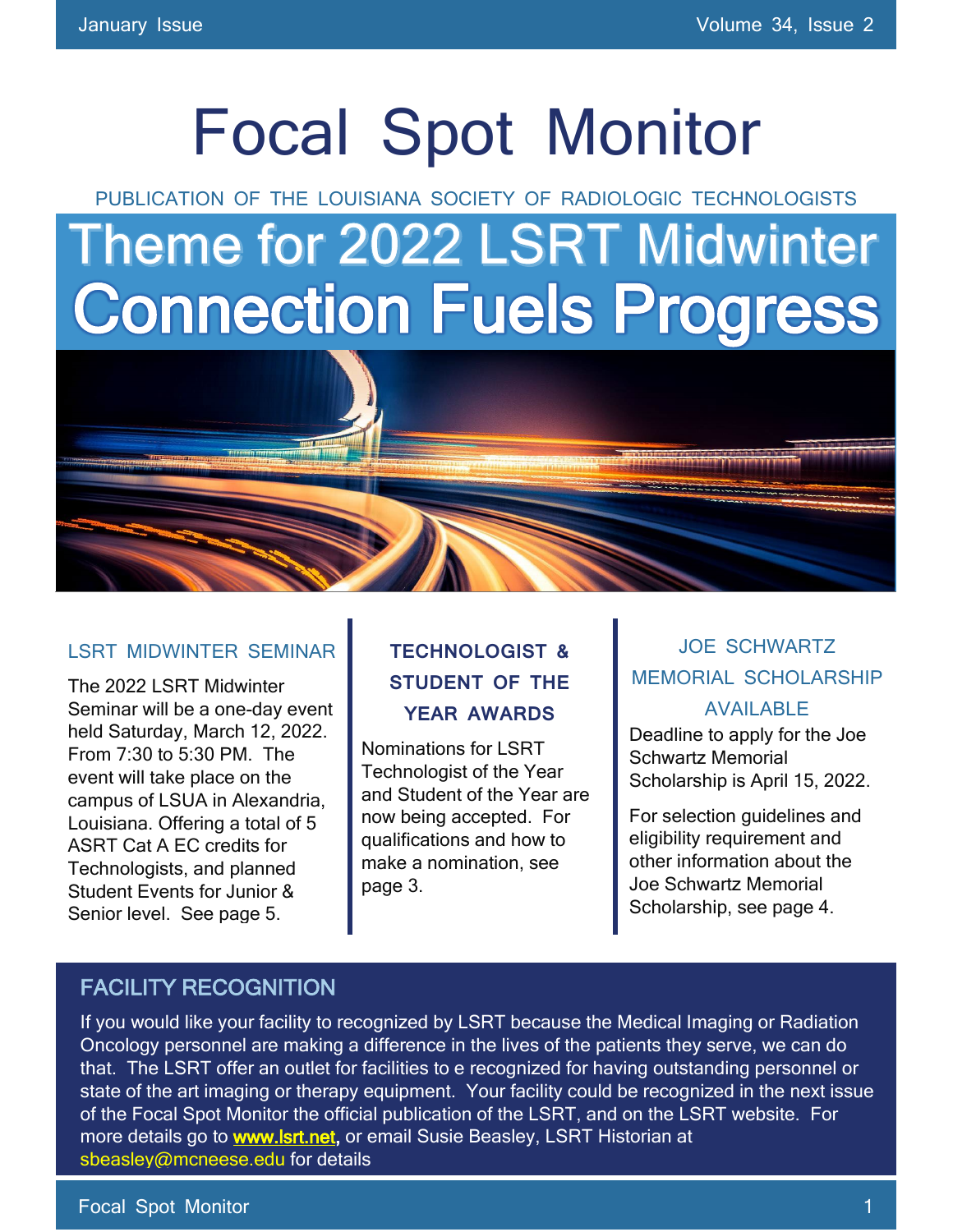### LSRT Offers site for Job Postings

Attention Employers and Job Seekers the LSRT has established the LSRT Career Center on the LSRT website at [www.lsrt.net](http://www.lsrt.net/) . The LSRT Career Center is an online service powered by "ymcareers<sup>®</sup>" to provide a location for: Employers to post job openings, Job Seekers to post resumes, Job seekers to review job outlook information, Education requirements, Wages, Job overviews, and other information and insights about careers. Fees may apply



### PRESIDENTIAL MESSAGE *REBECCA HAMM, M.ED., R.T. (R)(CT)*

 Last year brought many challenges for us both professionally and personally. While there will be many more over the next months, I want to first discuss the I know that each of these, however small, would not have been possible without the incredible team that is the LSRT Board and its councils, task forces, and committees. Through each persons' efforts, we have been able to give you, the members, a free virtual CE event for the first time, offer a member raffle with great prizes, and put on our own NRTW celebration through social media. I know that I had a great time seeing each of you engage through these events, and I hope that you enjoyed them as well.

 As for the future, our Legislative Affairs Committee and Advocacy Task Force are working hard to make plans to successfully prevent the opening of our licensure law in Louisiana. While there is still not an official motion in play as of yet, we are told by reputable sources that there will most likely be one in the next state legislative session. Our efforts will be first and foremost, to prevent its opening, and second, to ensure that the changes go into our favor and to the benefit of medical imaging professionals in Louisiana should the law be opened. Continued growth of membership will bring forth more weight in our efforts, so please encourage your co-workers and radiology friends to join.

 In less serious matters, we are making preparations for this year's LSRT conferences. The Midwinter Conference will be held at LSUA Campus this year on March 12, 2022. This event will have events for students including competitions and registry review sessions. For technologists, the event will have a total of 5 ASRT Category A credits and a VIRTUAL option should you not be available to attend in person! Please see our website, lsrt.net, and Facebook page for more details. Our Annual Conference will be held at the Renaissance Hotel in Baton Rouge on July 14-16, 2022. We also have sponsorships and recruitment opportunities for your business at both events should you be interested. If you have never attended one of our events or it has been a while, give us a try! Our amazing team works so hard to make engaging and meaningful experiences for our guests.

 As the start of the year begins, I hope you are blessed with time with your loved ones, wonderful memories, and safe travels. Thank you for the opportunity to serve you.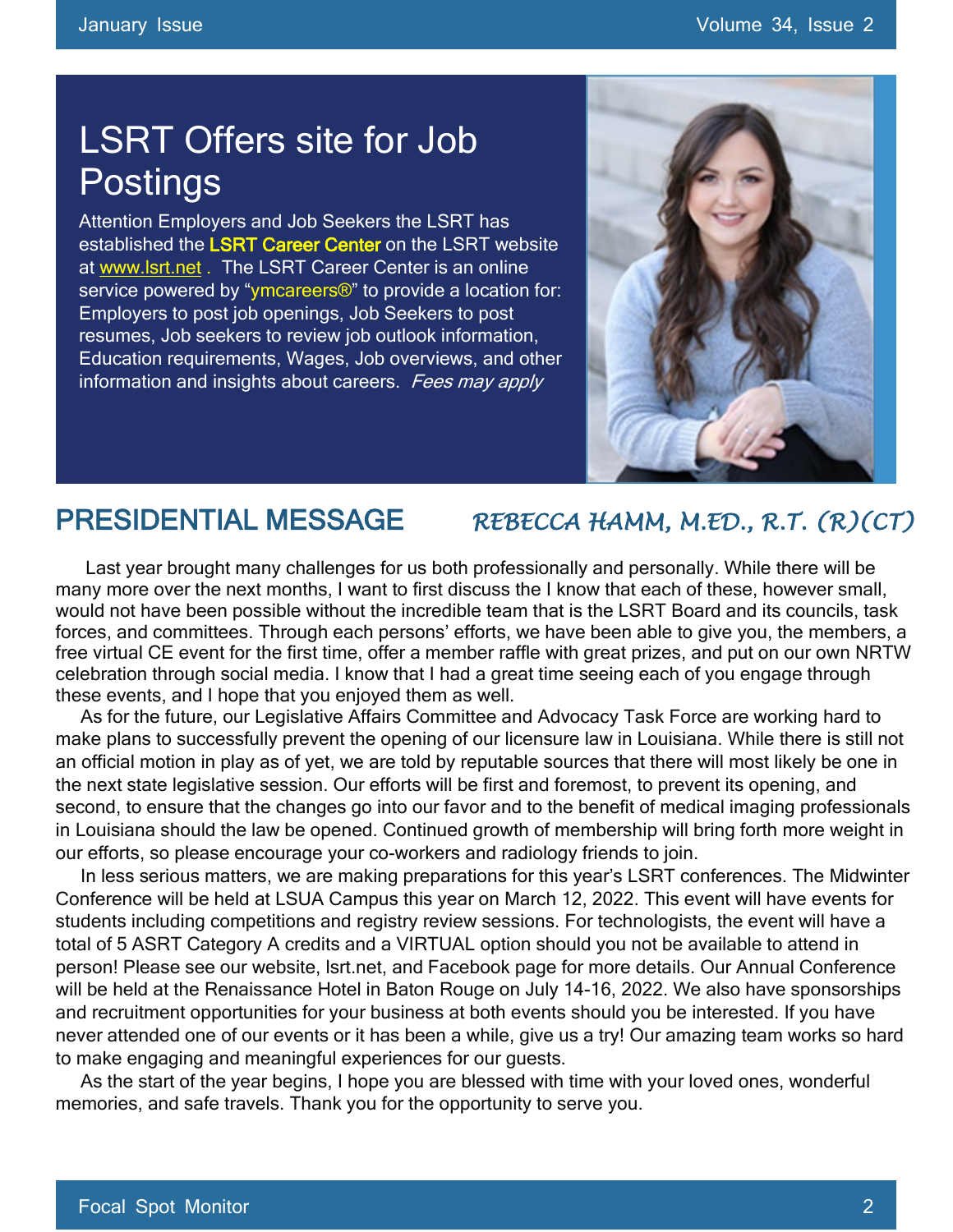## *Tech of the Year* **and** *Student of the Year*  **nominations now being accepted**

It is time for us to nominate those individuals who have gone above and beyond their daily career objectives. These individuals should be recognized for their achievements and contributions to LSRT and the Profession. These individuals deserve to be recognized and you have the power to nominate this chosen person. Nomination for the awards can be made by any LSRT Member. All nominees must be LSRT Members. All nominations will be reviewed and recipients will be selected by the LSRT Board of Directors. Any members wishing to make a nomination should submit a curriculum vitae for each nominee and a brief statement of their qualifications. *All nominations must be received by email or USPS postmarked no later than 4/15/22*

Please submit all nominations to: Alyssa Bell, Chairman - LSRT Board of Directors, 41484 Merritt Evans Rd, Prairieville., LA 70769 or e-mail to **[xraygr1001@gmail.com](mailto:xraygr1001@gmail.com)**

#### Selection criteria and past recipients of the award can be found on the LSRT website at www.lsrt.net

2022 Student BEE

lans are under way for the 2022 LSRT Student Bee Competition. The LSRT student affairs committee tentatively plans on hosting the student bee at the 2022 LSRT Mid-Winter Seminar.

#### **When**: *Saturday March 12, 2022* **Where**: *LSUA campus, Alexandria, LA*

 You must be registered for the seminar and be a member of LSRT to participate. Registration student badges are required at sign-in.

 The questions will be taken from the Student affairs file. The references will be the same as the Quiz Bowl. The questions will geared to Junior level students.

 The questions will be read to the student by a moderator, as well as, presented on screen in a power point format. Each student will have ten seconds to begin their answer after the question has been read.

 There will be a 1st, 2nd and 3rd place winner. The LSRT will grant a \$200 cash prize to the school with the highest percentage of participation, in case of a tie, the schools will split the \$200 equally.

The rules for the Student Bee can be found at [www.lsrt.net](http://www.lsrt.net/) or by contacting the LSRT Student Affairs Chair.

*Mary Guo*, R.T. (R) **[mguolsrt@gmail.com](mailto:mguolsrt@gmail.com)**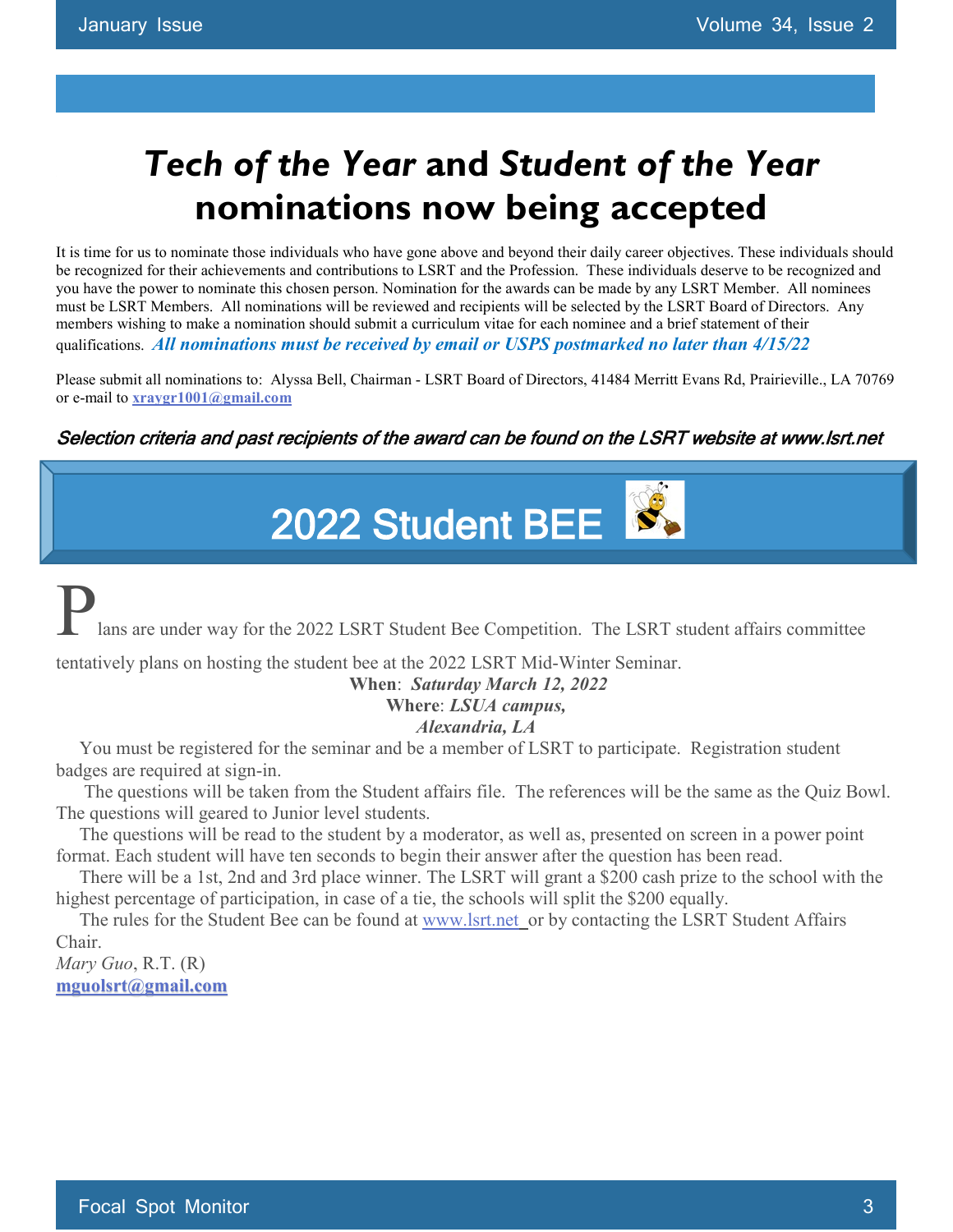# **Scholarship Available**



**ttention,** all students and technologists who are members of the LSRT in good

standing, if you have a GPA of 3.0 or above and have a need for financial assistance in pursuing your educational objective in Radiologic Science. It's time to apply for the *Joe Schwartz Memorial Scholarship***.** 

 The application and the rules for this scholarship can be found on the official web site of the Louisiana Society of Radiologic Technologists (LSRT) at *www.lsrt.net* under the student tab and clicking on the scholarship link or by contacting *Carmen George* at *[lasocietyradtechs@gmail.com](mailto:lasocietyradtechs@gmail.com)* or by calling 1-318-235- 6194 and leaving a message with a phone number or address. Written requests for the scholarship applications and rules should be addressed to the **LSRT** at *12521 Sherbrook Drive, Baton Rouge, LA 70815.* All completed scholarship applications must have a USPS postmark of no later than *May 1, 2022*

 The *LSRT* is very pleased to offer this scholarship in the name of one of its past presidents, *Mr. Joe Schwartz*. Joe was a life member of the LSRT and was a true professional in every aspect of the word. The LSRT wishes to remember him by offering a scholarship in his name so that others may have the opportunity to pursue the career that Joe so loved. The next Joe Schwartz Memorial Scholarship will be awarded during this year's Annual Meeting in Baton Rouge.

# LSRT Life Member Nominations

ife member is the highest honor the LSRT can bestow on one of its members. Nominations for this honor can be made in writing by any LSRT member. All nominations shall be reviewed and a decision made by the LSRT Board of Directors. L

#### Selective Criteria for Life member:

- 1. Active Continuous membership in LSRT for at least 20 years,
- 2. Active participation in Society functions.
- 3. Made numerous contributions to LSRT,
- 4. Recognized for promotion of and devotion to the LSRT,
- 5. Recognized for promotion and devotion to Quality Patient Care,
- 6. Be a professional of High Ethics and Integrity.

The nominee should not be a current member of the Board of Directors (Current President, and past two Presidents). Any member wishing to make a nomination should submit a vitae of the member nominated to:

Alyssa Bell, Chairman - LSRT Board of Directors, 41484 Merritt Evans Rd., Prairieville, LA 769 [Xraygr1001@gmail.com](mailto:Xraygr1001@gmail.com) 

All nominations must be received by email or USPS postmarked no later than 4/15/22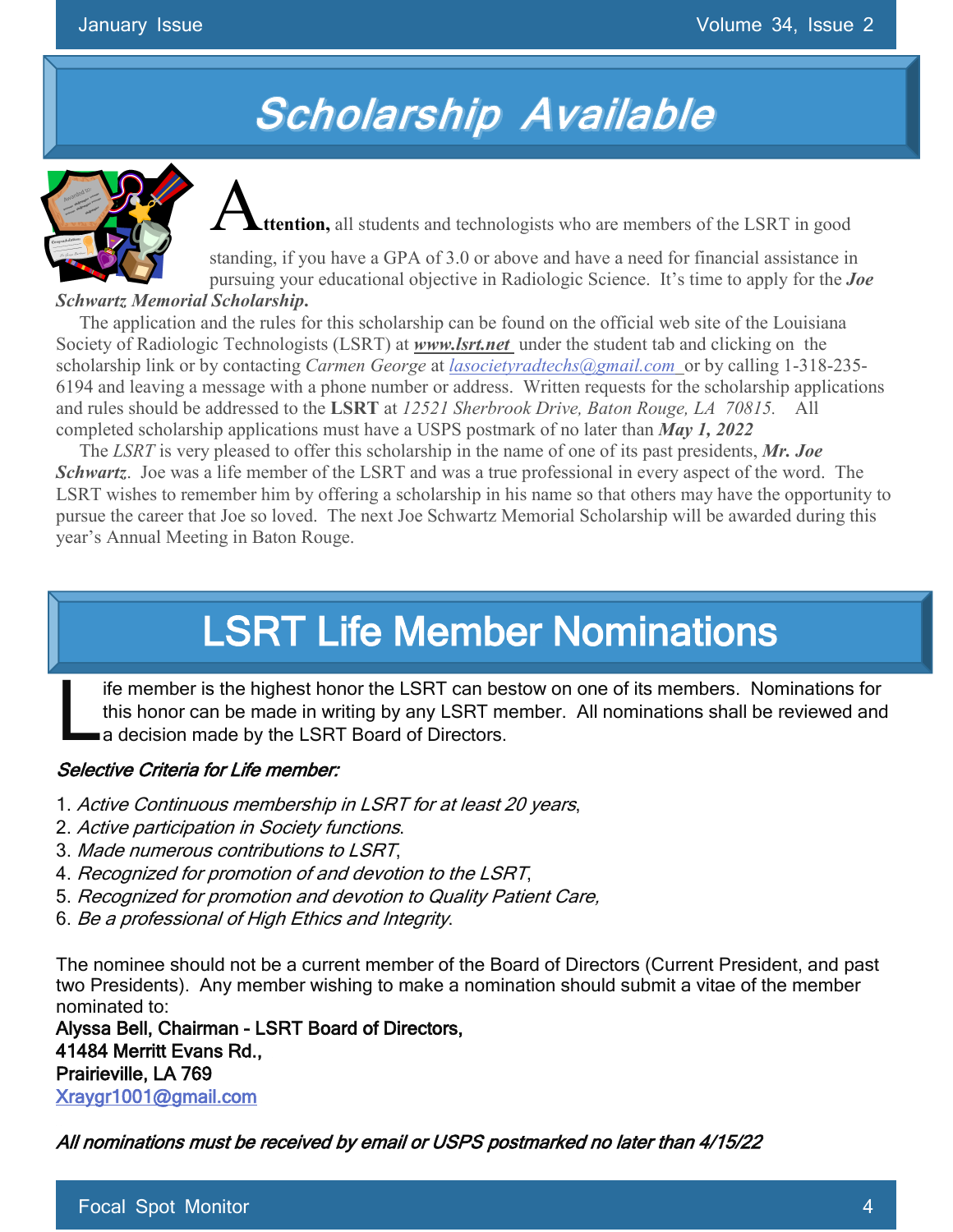# **Connection Fuels Progress 2022 LSRT MIDWINTER SEMINAR SATURDAY, MARCH 12, 2022 7:30 AM – 5:30 PM CAMPUS OF LSUA ALEXANDRIA, LOUISIANA**

EARLY DISCOUNTED REGISTRATION DEADLINE \$30 FOR TECH AND STUDENT MEMBERS REGISTERED BETWEEN DECEMBER 18, 2021, AND FEBRUARY 12, 2022 \$40 FOR TECH AND STUDENT MEMBERS WHO REGISTER ON-SITE

> GO TO [WWW.LSRT.NET](http://www.lsrt.net/) FOR THE FOLLOWING OR CLICK ON THE LINKS PROVIDED BELOW

- [ONLINE REGISTRATION](https://www.memberplanet.com/events/lolsrtuisianasocietyofradiologictechnologistspointtrackertestgroup/lsrt2022midwinterseminar)
- [MAIL-IN REGISTRATION](http://www.lsrt.net/wp-content/uploads/2021/11/2022-LSRT-Midwinter-Seminar-Registration-Form-March-12-2022-1.pdf) FORM
- [TENTATIVE EDUCATIONAL PROGRAM](http://www.lsrt.net/wp-content/uploads/2021/11/LSRT-2022-Midwinter-Program-Final-March-12-2022-1.pdf)

TENTATIVE EDUCATION PROGRAM ON PAGES THAT FOLLOW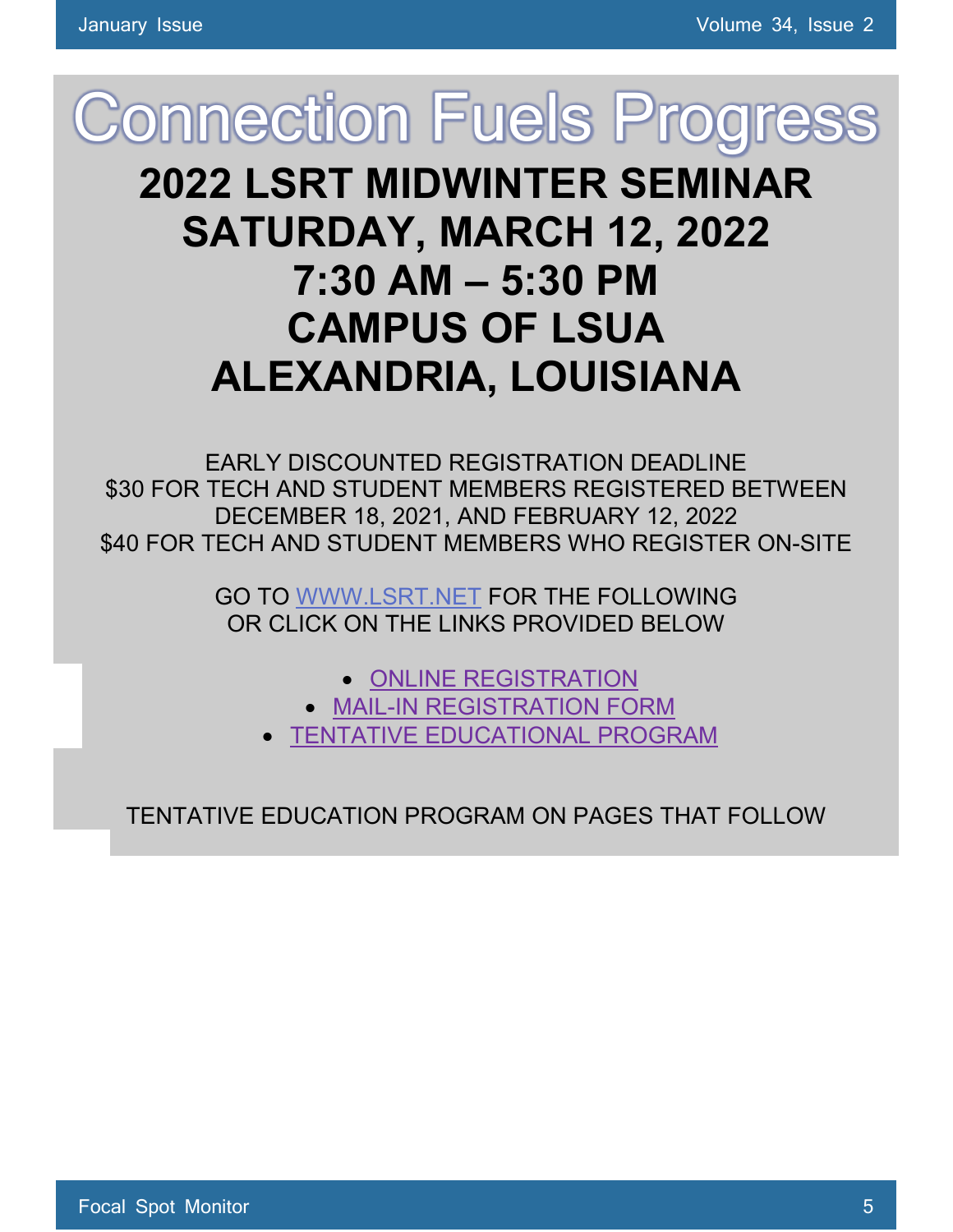#### JUNIOR STUDENT PROGRAM **7:30 am- ONSITE Registration Opens for Students 8:00 am-8:15 am- Welcome and Program Schedule Introduction**- **ALL Students (***Caffey Annex Ballroom)* **8:15 am** *NO CE* **Student Bee Competition** *(with Awards) Caffey Annex Ballroom* All students must check-in to participate. Each student will be given an opportunity to answer questions given by the Moderator and advance with each correct answer until we have 3 places determined as winners. Participation award will be given to the program with the highest percentage of participants in the Student Bee. (2 hours) **10:15am** *NO CE* **Professional Student Forum & Networking Exercise** *Caffey Annex Ballroom* Providing opportunities for the students to interact from all programs while working to build communication skills, presentation skills, and educational basis for current trends. (40mins) **11:00am Lunch on your own- ALL Junior Students LSU-A Student Union Lunch Available 11:45am** *NO CE* **Current Trends & Advocacy Issues within Healthcare-** (*With Kahoot Quiz) Mary Guo, Chair of SAC Caffey Annex Ballroom* **12:55pm** *NO CE* **Studying for your Learning Style** *Caffey Annex Ballroom* Interactive Look at Learning Styles and Applications of How to Best Integrate the Methods for each Learning Style (15 mins) *(Handouts provided)* **1:20pm** *NO CE* **Interactive Critical Thinking Activity I - Patient Care & Special Considerations Focus** Students will be placed into diverse groups and given patient care and special scenarios to work through with presentation of the "best case" action plan presented to the larger group. Additionally, this interactive activity will be helping students to build communication, critical thinking skills, and teamwork within a simulated scenario. (40 mins) *Caffey Annex Ballroom* **2:00pm-Snack Break 2:20pm** *NO CE* **Interactive Critical Thinking Activity II- Trauma & Adaptive Imaging Techniques Focus** Students will be placed into diverse groups and given Trauma and Adaptive Imaging Techniques to work through with presentation of the "best case" action plan presented to the larger group. Additionally, this interactive activity will be helping students to build communication, critical thinking skills, and teamwork within a simulated scenario. (40 mins) *Caffey Annex Ballroom* **3:10pm Why AIDET?** *Caffey Annex Ballroom Jessica Despino, MSRS RT(R)(MR) Angela McKnight, MSRS RT(R)(T)* Assistant Professors, Northwestern State University (65 mins)(ASRT Approved for 1.25 CEs & Pending ARRT CQR Credit) **4:25pm Conclusion and Prizes Given- ALL STUDENTS** *(Caffey Annex Ballroom)*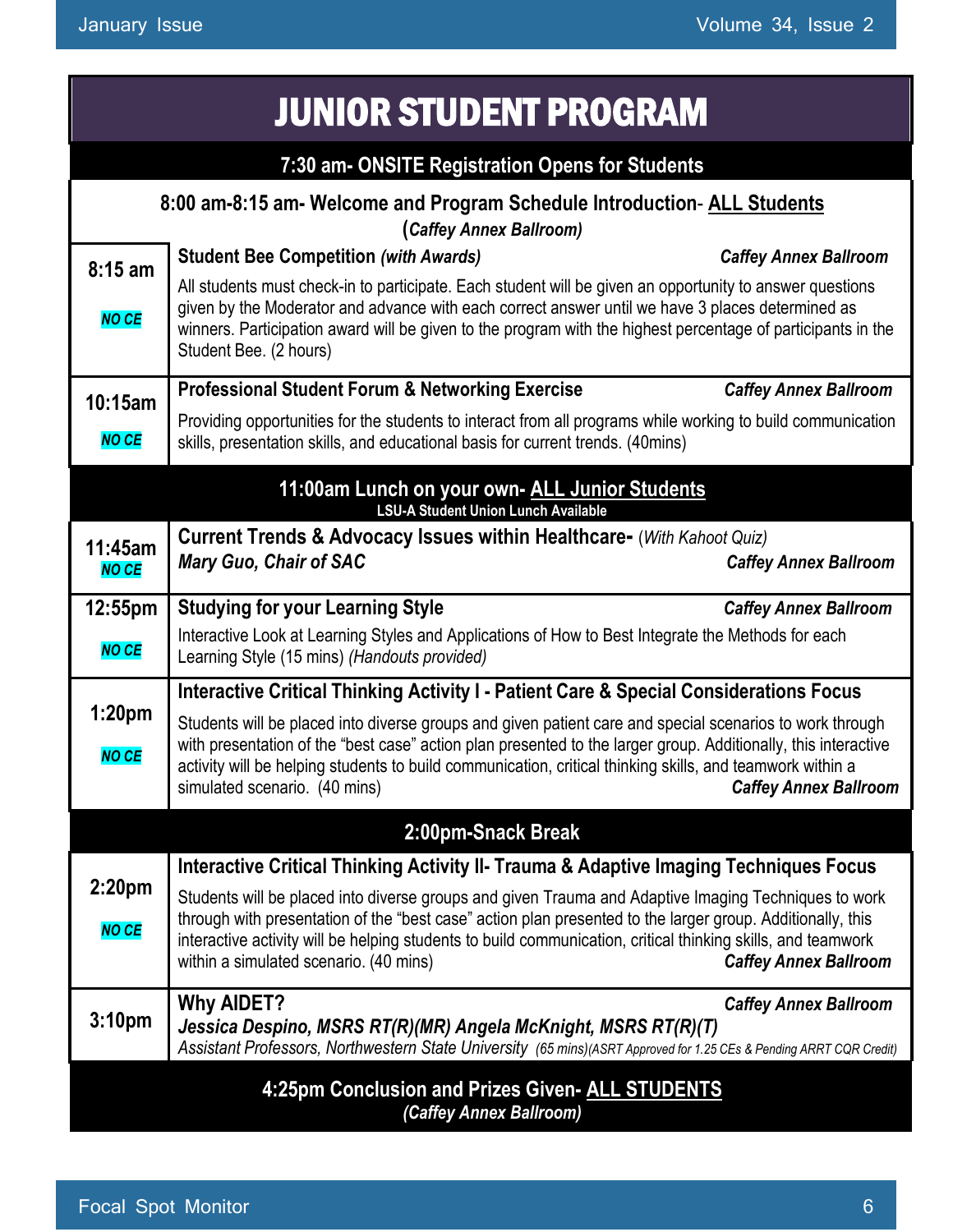| <b>SENIOR STUDENT PROGRAM</b>                                                                                                                                                                       |                                                                                                                                                                                                                                                                                                                            |  |
|-----------------------------------------------------------------------------------------------------------------------------------------------------------------------------------------------------|----------------------------------------------------------------------------------------------------------------------------------------------------------------------------------------------------------------------------------------------------------------------------------------------------------------------------|--|
| 7:30 am- ONSITE Registration Opens for Students                                                                                                                                                     |                                                                                                                                                                                                                                                                                                                            |  |
| 8:00am-8:15am- Welcome and Program Schedule Introduction- ALL STUDENTS<br>(Caffey Annex Ballroom)                                                                                                   |                                                                                                                                                                                                                                                                                                                            |  |
| $8:15$ am-<br>$9:30$ am                                                                                                                                                                             | <b>Mock Registry Assessment</b><br><b>Mulder Hall- First Floor Classroom</b><br>(100 question Exam through Google Links- Scores released at 330pm)                                                                                                                                                                         |  |
| <b>NO CE</b>                                                                                                                                                                                        | <b>Resume Submission for Review and Mock Interview Stations</b><br>(Begins at 9:30am and will run through 3:30pm and use a rubric for individual feedback)                                                                                                                                                                 |  |
| $9:35$ am-<br>10:50am                                                                                                                                                                               | <b>Registry Review Critical Areas: Radiation Safety</b><br><b>Mulder Hall- First Floor Classroom</b><br>Kelli Welch Haynes, Ed.D., RT(R), FASRT                                                                                                                                                                            |  |
| $11:00am -$<br>11:40am                                                                                                                                                                              | (ASRT Approved for 1.50 CEs & Pending ARRT CQR Credits)<br>Registry Review Critical Areas: Fundamentals of Radiographic Procedures (Part 1)<br>Tammy Curtis, PhD, RT (R)(CT)(CHES)<br><b>Mulder Hall- First Floor Classroom</b><br>(Must complete Part 1+Part 2 for ASRT Approved for 1.75 CEs & Pending ARRT CQR Credits) |  |
|                                                                                                                                                                                                     | 11:40am Lunch on your own- ALL Senior Students<br><b>LSU-A Student Union Lunch Available</b>                                                                                                                                                                                                                               |  |
| 12:20pm-<br>1:10 <sub>pm</sub>                                                                                                                                                                      | Registry Review Critical Areas: Fundamentals of Radiographic Procedures (Part 2)<br>Tammy Curtis, PhD, RT (R)(CT)(CHES)<br><b>Mulder Hall- First Floor Classroom</b>                                                                                                                                                       |  |
|                                                                                                                                                                                                     | (Must complete Part 1+Part 2 for ASRT Approved for 1.75 CEs & Pending ARRT CQR Credits)                                                                                                                                                                                                                                    |  |
| $1:20$ pm-<br>2:25 <sub>pm</sub>                                                                                                                                                                    | <b>Registry Review Critical Areas: Patient Care Management</b><br>Andy Allen, Ed.D RT (R)(ARRT)<br><b>Mulder Hall- First Floor Classroom</b>                                                                                                                                                                               |  |
|                                                                                                                                                                                                     | (ASRT Approved for 1.25 CEs & Pending ARRT CQR Credits)                                                                                                                                                                                                                                                                    |  |
|                                                                                                                                                                                                     | 2:25pm-Snack Break                                                                                                                                                                                                                                                                                                         |  |
| 2:40 <sub>pm</sub><br>3:55 <sub>pm</sub>                                                                                                                                                            | <b>Registry Review Critical Areas: Image Production: Remembering the Concepts</b><br><b>Brett Bennett, M.Ed. RT (R)(ARRT)</b><br><b>Mulder Hall- First Floor Classroom</b>                                                                                                                                                 |  |
|                                                                                                                                                                                                     | (ASRT Approved for 1.50 CEs & Pending ARRT CQR Credits)                                                                                                                                                                                                                                                                    |  |
| $4:05$ pm-<br>4:20 <sub>pm</sub><br><b>NO CE</b>                                                                                                                                                    | Post-Mock Discussion and Resources on Professional Skills: Interviewing, Resume Tips,<br>Testing Tips, Registry Key Points and Preparation for Moving from Student to Technologist (1 provided per<br>student in attendance)                                                                                               |  |
| 4:25pm- Conclusion and Prizes Given- ALL Students<br>(Caffey Annex Ballroom)                                                                                                                        |                                                                                                                                                                                                                                                                                                                            |  |
| For Technologists, this program is worth a total of 6 ASRT Approved CE Credits. The<br>Lectures are also pending ARRT CQR Credit distribution.<br>Provided upon request once approved through ARRT. |                                                                                                                                                                                                                                                                                                                            |  |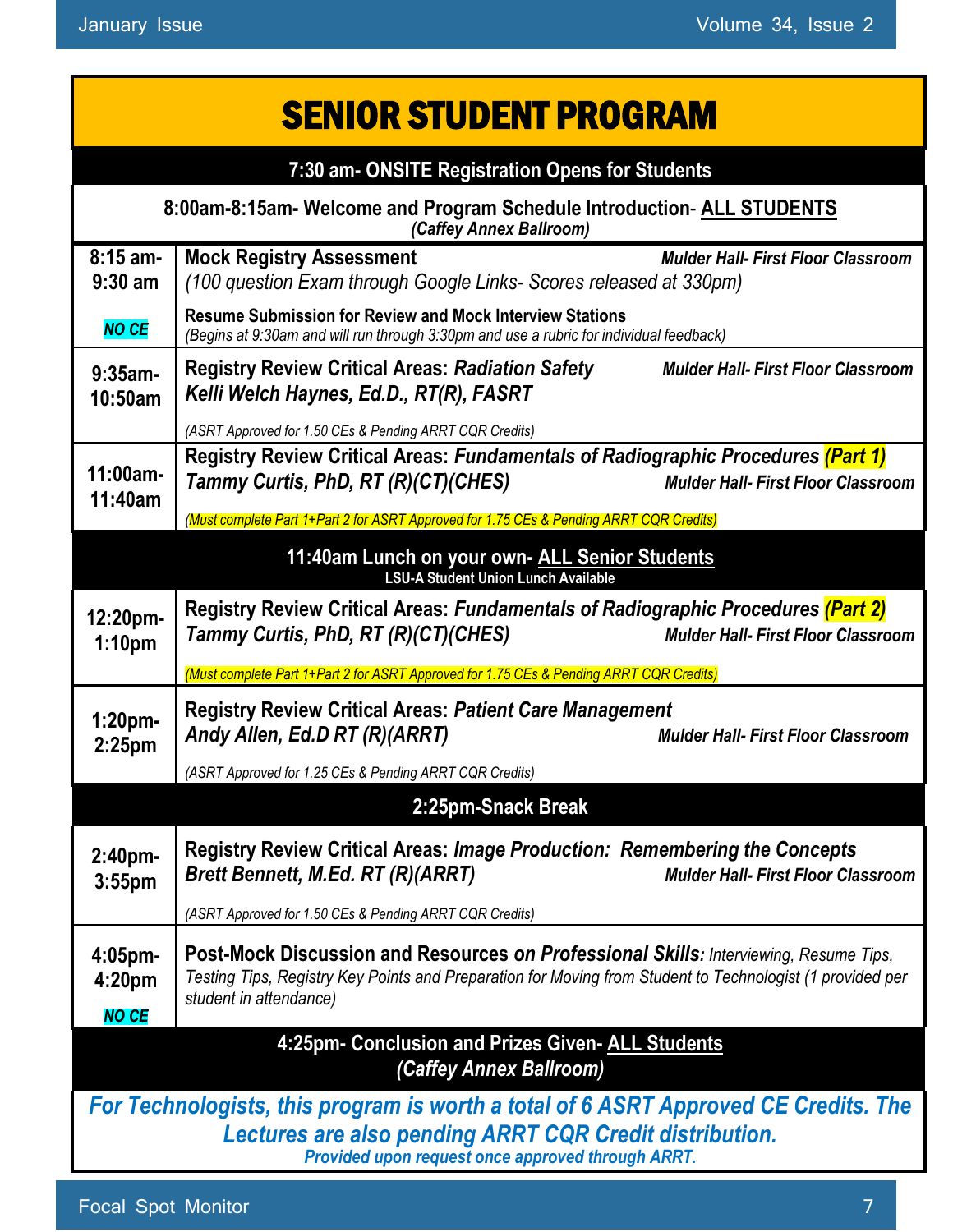| <b>TECHNOLOGIST PROGRAM</b>                                                                                                                                                               |                                                                                                                                                                                                                                                                                                                                                                                                                                                                                                                                                                                                                                                                                                                                                         |  |
|-------------------------------------------------------------------------------------------------------------------------------------------------------------------------------------------|---------------------------------------------------------------------------------------------------------------------------------------------------------------------------------------------------------------------------------------------------------------------------------------------------------------------------------------------------------------------------------------------------------------------------------------------------------------------------------------------------------------------------------------------------------------------------------------------------------------------------------------------------------------------------------------------------------------------------------------------------------|--|
|                                                                                                                                                                                           | 8:00 am- ONSITE Registration Opens for Technologist                                                                                                                                                                                                                                                                                                                                                                                                                                                                                                                                                                                                                                                                                                     |  |
| $9:00am -$<br>10:05am                                                                                                                                                                     | <b>Radiology and Regulations: Connecting the Dots</b><br>Sarah Barnes, MBA, RT (R) (CT)<br><b>Mulder Hall- First Floor Classroom</b><br>LSUA, Assistant Professor and Clinical Coordinator                                                                                                                                                                                                                                                                                                                                                                                                                                                                                                                                                              |  |
|                                                                                                                                                                                           | Lecture Description: What are the rules and regulations that we need to know to be compliant with The Joint Commission and<br>CMS? This lecture will help administrators and staff technologist become aware of what is expected of them outside of<br>imaging of patients.                                                                                                                                                                                                                                                                                                                                                                                                                                                                             |  |
|                                                                                                                                                                                           | (ASRT Approved for 1.25 CEs & Pending ARRT CQR Credits)                                                                                                                                                                                                                                                                                                                                                                                                                                                                                                                                                                                                                                                                                                 |  |
| $10:15$ am-<br>11:20am                                                                                                                                                                    | <b>Quality Measures in Radiology</b><br>Devon Bloom, BS<br><b>Mulder Hall- First Floor Classroom</b><br>Radiology Partners; Group Vice President of Operations                                                                                                                                                                                                                                                                                                                                                                                                                                                                                                                                                                                          |  |
|                                                                                                                                                                                           | Lecture Description: This session will explore best practice recommendations for patient management and image utilization in<br>radiology. Participants will gain insight into recent research guiding innovative clinical practice strategies to improve patient<br>care and management. As technology and healthcare systems evolve to more specialized divisions, quality patient<br>management can be challenging. Implementing strategies to enhance the clinical value chain and improve patient follow-up<br>can transform radiology departments and optimize their ability to meet the needs of internal and external stakeholders.<br>(ASRT Approved for 1.25 CEs & Pending ARRT CQR Credits)                                                  |  |
|                                                                                                                                                                                           | 11:40am Lunch on your own<br><b>LSU-A Student Union Lunch Available</b>                                                                                                                                                                                                                                                                                                                                                                                                                                                                                                                                                                                                                                                                                 |  |
| 12:30pm-<br>1:35 <sub>pm</sub>                                                                                                                                                            | A Model for Professional Development in Radiologic & Imaging Sciences<br>Elwin R Tilson, EdD, RT(R)(M)(QM)(CT), FAEIRS<br><b>Mulder Hall- First Floor Classroom</b><br>California State University, Dominguez Hills, Professor of Radiologic & Imaging Sciences                                                                                                                                                                                                                                                                                                                                                                                                                                                                                         |  |
|                                                                                                                                                                                           | Lecture Description: Radiologic and Imaging Science disciplines are not legally categorized as professions but are seen as<br>technical trades. One of the issues contributing to this problem is a lack of a systematic approach to developing leaders in the<br>profession. The model covers introducing leadership skills to students and involving them in leadership activities, developing<br>career incentives to encourage acquisition of additional academic degrees, and collaboration among educational programs,<br>professional societies, and health care organizations to develop early-career and mid-career professionals as leaders.<br>Leadership skills necessary at the different stages of career development are also discussed. |  |
|                                                                                                                                                                                           | (ASRT Approved for 1.25 CEs & Pending ARRT CQR Credits)                                                                                                                                                                                                                                                                                                                                                                                                                                                                                                                                                                                                                                                                                                 |  |
|                                                                                                                                                                                           | 1:40pm-Snack Break<br>X-Ray and CT: The Advancements over the Years                                                                                                                                                                                                                                                                                                                                                                                                                                                                                                                                                                                                                                                                                     |  |
| 1:55pm-<br>3:00 <sub>pm</sub>                                                                                                                                                             | Megan Wedgeworth, MBA, RT(R)(CT)<br><b>Mulder Hall- First Floor Classroom</b><br>Northwestern State University                                                                                                                                                                                                                                                                                                                                                                                                                                                                                                                                                                                                                                          |  |
|                                                                                                                                                                                           | Lecture Description: Over the years we have all seen advancements in technology, from the suitcase style of a phone to<br>having a minicomputer in our pockets. Well in the world of Radiology, things are no different. In Diagnostic Radiology, we have<br>gone from using film and chemicals to develop an image to a computer program to produce an image. As for Computed<br>Tomography, we have gone from a scanner imaging a bull's brain and taking 20 mins to being able to do a full body scan in<br>less than 30 seconds.                                                                                                                                                                                                                    |  |
|                                                                                                                                                                                           | (ASRT Approved for 1.25 CEs & Pending ARRT CQR Credits)                                                                                                                                                                                                                                                                                                                                                                                                                                                                                                                                                                                                                                                                                                 |  |
| Total of 5 ASRT Approved Cat A CE Credits for this program.<br><b>Lectures Also Submitted for ARRT CQR Credits- Pending Approval</b><br>Provided upon request once approved through ARRT. |                                                                                                                                                                                                                                                                                                                                                                                                                                                                                                                                                                                                                                                                                                                                                         |  |